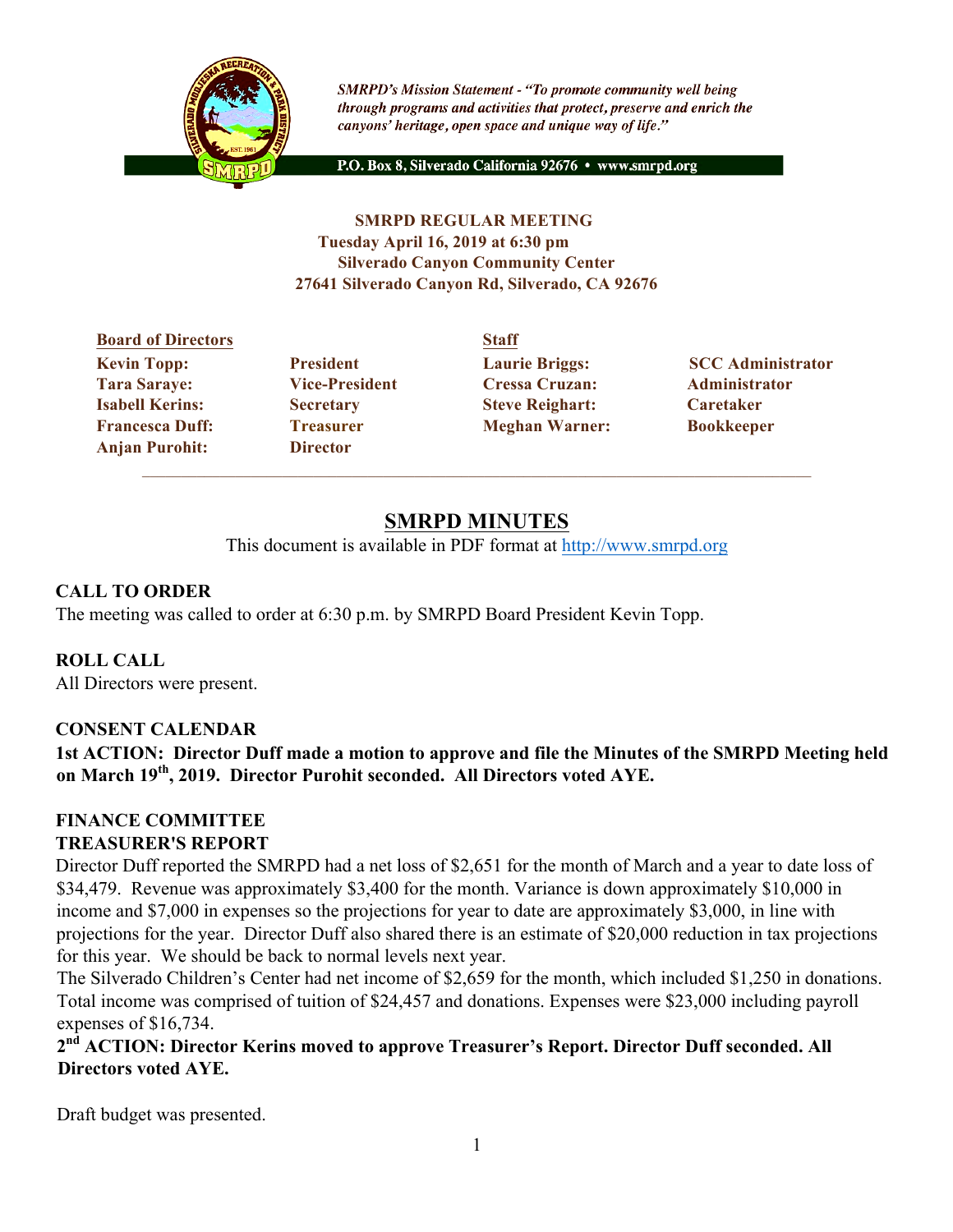#### **3rd ACTION: Director Kerins moved to approve 2019-2020 Budget as presented. Director Saraye seconded the motion. All Directors voted AYE.**

# **OTHER DISTRICT BUSINESS**

There were no facilities requests presented.

Director Duff thanked the Directors for the approval of the Chair Yoga class. She said it was a great class. History Committee presented the executed agreement for use of the Modjeska Community Center. Director Topp indicated that we are waiting on the necessary insurance documents.

Director Kerins reported on the Santiago 250<sup>th</sup> Anniversary. Coloring book for the Children's Library has been approved by the Friends of the Library.

The time capsule will be presented the evening of July  $20<sup>th</sup>$  at the Summer Concert. There is still a need to determine the appropriate size of the storage container and location.

The SMRPD would like to donate \$600 for the Easter Hunt at the Pancake Breakfast. Director Topp regretted that the SMRPD was not mentioned in the press release relating to this event.

# **4th ACTION: Director Topp moves to donate \$600 for the Easter Egg Hunt at the Annual Easter Event. Director Duff seconded. All Directors voted AYE.**

# **5th ACTION: Director Topp moves to reimburse Director Saraye for gifts to exiting Directors. Director Duff seconds the motions. All Directors voted AYE.**

# **SILVERADO CHILDREN'S CENTER (SCC) OVERSIGHT COMMITTE**

Director Saraye reported there is increasing enrollment at the school and currently a staff of eight part time employees. Salaries were a bit higher this month due to CRP classes attended by all staff. Items requested by OC Parks inspector report have been completed. Currently working on the Chili Cook-off. There was a \$500 donation, however there is a need for more volunteers and cooks. There is a great line up of bands. She indicated that there is a great committee working very hard. Director Kerins suggested the need of six Squares for the event in order to facilitate debit/credit card transactions. She will obtain them. The Rooster Grant is pending qualification status. There is a parent workday this weekend. The Employee Handbook is under review and will be presented next month. Director Topp will provide a brochure for review next week.

# **FACILITIES/SAFETY/MAINTENANCE COMMITTEE**

Director Topp reported there was no meeting this month. The outdoor bathrooms will be completed by end of the week. Stage is underway and on schedule for completion prior to the Summer Concert Series opening date. It will be taped off for the Pancake Breakfast for safety purposes.

# **RECREATION COMMITTEE**

There was a total of \$5,760 in revenue with a total year to date of \$16,432. Last year we were at \$20,000, so we are on track to exceed projections. There is a Rattlesnake Aversion class coming up on 6/8 at Modjeska and 6/14 at Silverado.

Flea Market produced income of \$115 for March. It was recommended that there is a form created for vendor sign-up.

# **COMMUNICATIONS COMMITTEE**

Director Topp updated the website with the Summer Concert Series. A schedule of links to Chili Cook-off will be forwarded by Director Saraye.